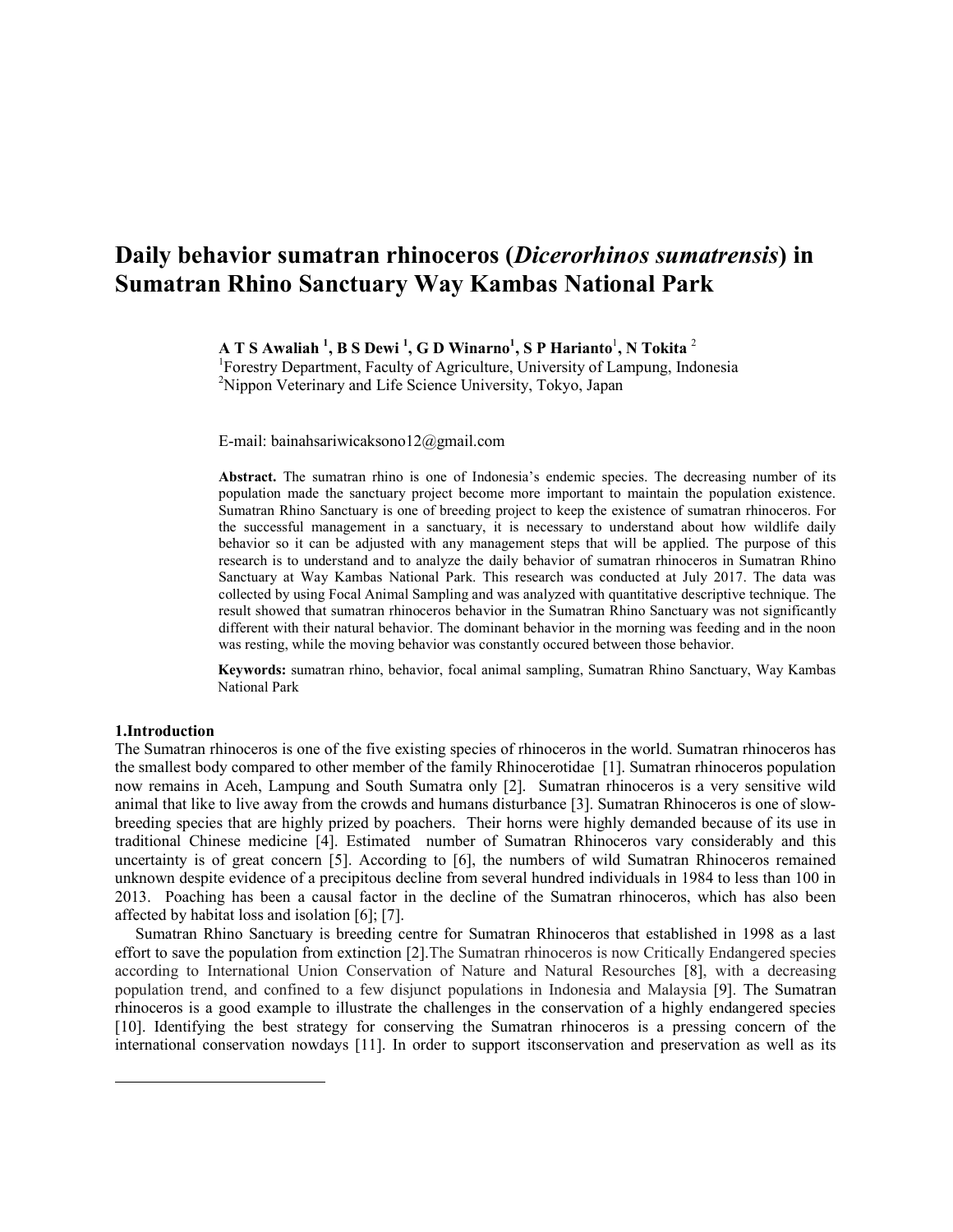utilization is through breeding both inside (in-site) or outside (ex-site) its natural habitat. To formulate appropriate management measures in captivity, knowing the animal's daily behavior is important [12].

 The knowledge about Sumatran Rhinoceros daily behavior is not widely known. The results are expected to provide more detailed information of Sumatran Rhinoceros behavior and its daily activities to perform effective management actions. The success of Sumatran Rhinoceros protection and conservation was determined by manager's capability that has adequate education about Sumatran Rhinoceros behavior in order to know what the obstacle in its management) [3].

# 2. Research methods

This research aimed to analyze how the daily behavior of Sumatran Rhinoceros in SRS including the eating behavior, resting behavior and moving behavior. Materials and Methods

# 2.1 Study area

This research was conducted on 5-18 July 2017 at Sumatran Rhino Sanctuary Way Kambas National Park, Lampung Province, Indonesia (Figure 1).



Figure 1. Location of Research, Sumatran Rhino Sanctuary, Way Kambas National Park [13].

# 2.2 Procedures

Daily behavior data of Sumatran Rhinoceros was obtained using Focal Animal Sampling method. In this sampling method, all of the actions of one animal are recorded for a specified time period. ([14]; [15]; [16]). The collected data includes primary data and secondary data. Primary data is daily behavior data of Sumatran Rhinoceros clasified in three major behavior which are feeding behavior, resting behavior, and moving behavior. Secondary data is supporting data in form of books, journals, and other literature. The tools used are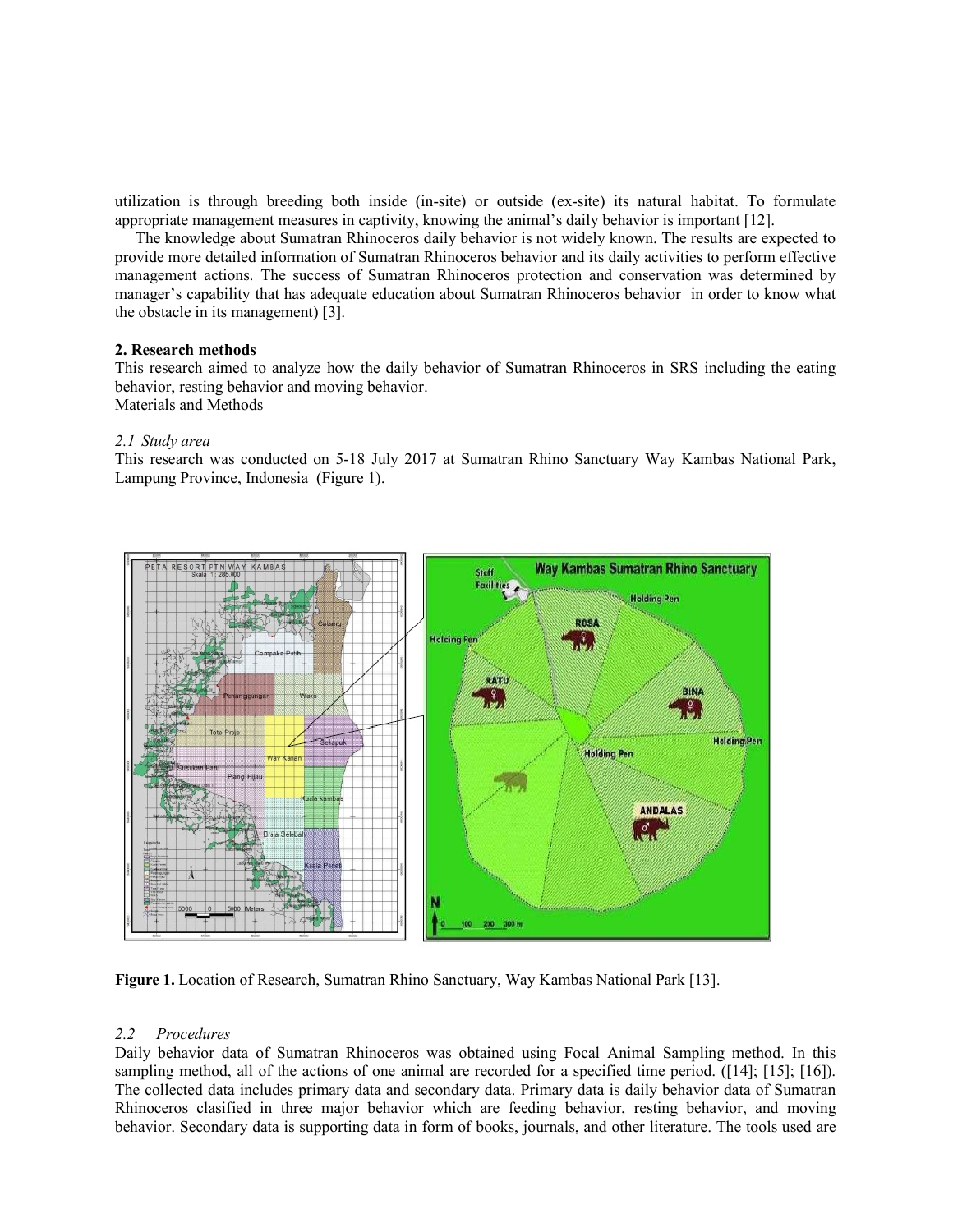camera, binocular, watch, stationary, laptop, and tallysheets, while the research object is a female Sumatran Rhinoceros named "Ratu".

#### 2.3 Data analysis

Data analysis using quantitative descriptive data analysis technique. Data processing is done by recording the daily behavior of Sumatran Rhinoceros. The data afterwards tabulated using the calculation formula of Focal Animal Sampling method ([14]: [15] [16]).

$$
Activity Analysis = \frac{Number of Activity}{\sum Total Activity} X 100\%
$$

Time Analysis =  $\frac{\text{Time for eachActivity (minute)}}{\sum \text{Total Time (minute)}}$  X 100%

The result of these calculation is the percentage of Sumatran Rhinoceros daily behavior. The explanation of Sumatran Rhinoceros daily behavior was analyzed descriptively.

#### 3. Results and Discussion

## 3.1 Results

Behavior observation were performed for 105 hours of observation within 14 days  $(\pm 7$  hours observation/day). Observations of Sumatran Rhinoceros daily behavior are divided into three: feeding behavior, resting behavior, and moving behavior. Feeding behavior involves activity such as chewing, swallowing, or put a part of animals or plants or another feed material into mouth [17]; [18]. Resting behavior involves activity such as lying, sleeping, and standing with head drooping down . Moving behavior involves walking, running, or jumping [19]. SRS menerapkan sistem pengelolaan kawasan dengan konsep semi in-situ. Badak dibiarkan hidup sealami mungkin di habitat aslinya, meskipun terbatas pada luas areal yang hanya 20-50 ha untuk masing-masing individu. Sistem yang diterapkan menyesuaikan dengan sifat asli satwa .

Behavior dynamics is a pattern of activity changes that shows the highest frequency of activity at certain hours to represent the general trend of activity. The behavior dynamics was used to understand the time laps between behavior one and another. It can presented the most occured behavior at certain times, therefore the dominant behavior can be found. The dynamics of Sumatran Rhinoceros activity are presented in table from (Figure 2) as follows.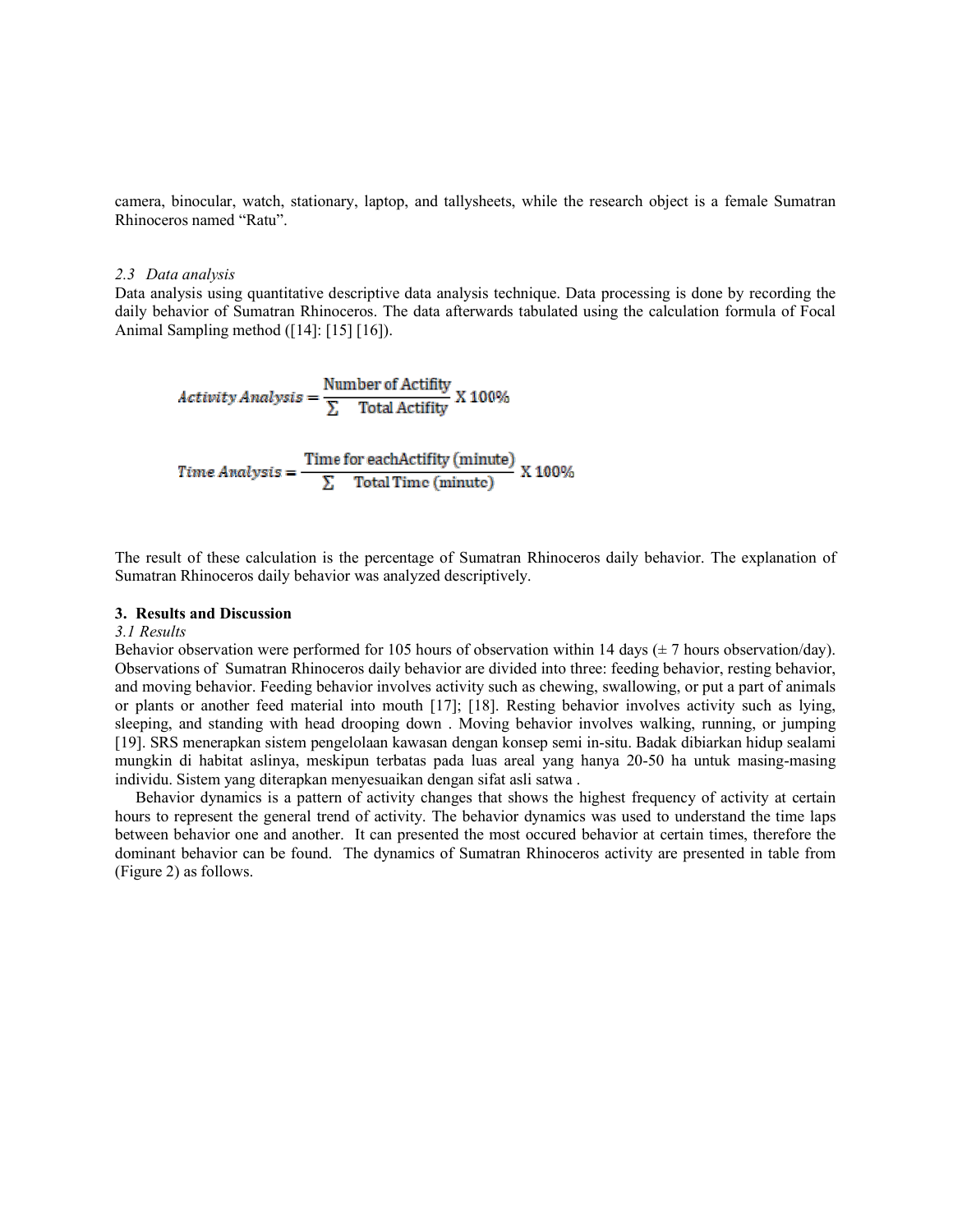

Figure 2. Dynamics Activity Per Hours of Sumatran Rhinoceros "Ratu"

Based on Figure 2 the most dominant activity in the morning (07.00 AM-10.00 AM) is feeding activity because it was the usual time for rhino to get drop-in feed. In accordance with the statement [20]that eating behavior in the cage mostly occur between 07.00-09.00 with the average percentage of meal time of 57.5%. During the day (10.00 AM-14:00 PM), the most dominant activity is resting activity because the Sumatran Rhinos loves to wallow during the day to stabilize their body temperature. According to [19] states that at certain times around 11.00 to 13.00 PM Sumatran rhinos will go to the wallow area to wallow. The most dominant activity in the afternoon (14.00-16.00) is resting activity because in the afternoon rhino had given additional drop-in feed around the wallow area, so when the feed necesity were fulfilled the rhino will soon return to the wallow.

The proportion time of daily activity is the allocation amount of time for each activities of feeding, resting, and moving based on rhino daily time (Figure 3). The data was calculated then percentaged with the total daily time of the Sumatran Rhino started from 07.00 AM until 16.00 PM. The percentage result was presented in graphical form (Figure 3) as follows.



Figure 2. Percentage of Sumatran Rhinoceros "Ratu" Daily Behavior

The percentage in Fig. 4 was obtained from the comparison of total feeding behavior time of 2211 minutes, total time of resting behavior of 2963 minutes, and total moving behavior time of 1185 minutes with total daily behavior of "Ratu" starting at 07.00 AM until 16.00 PM, that is equal to 6359 minutes.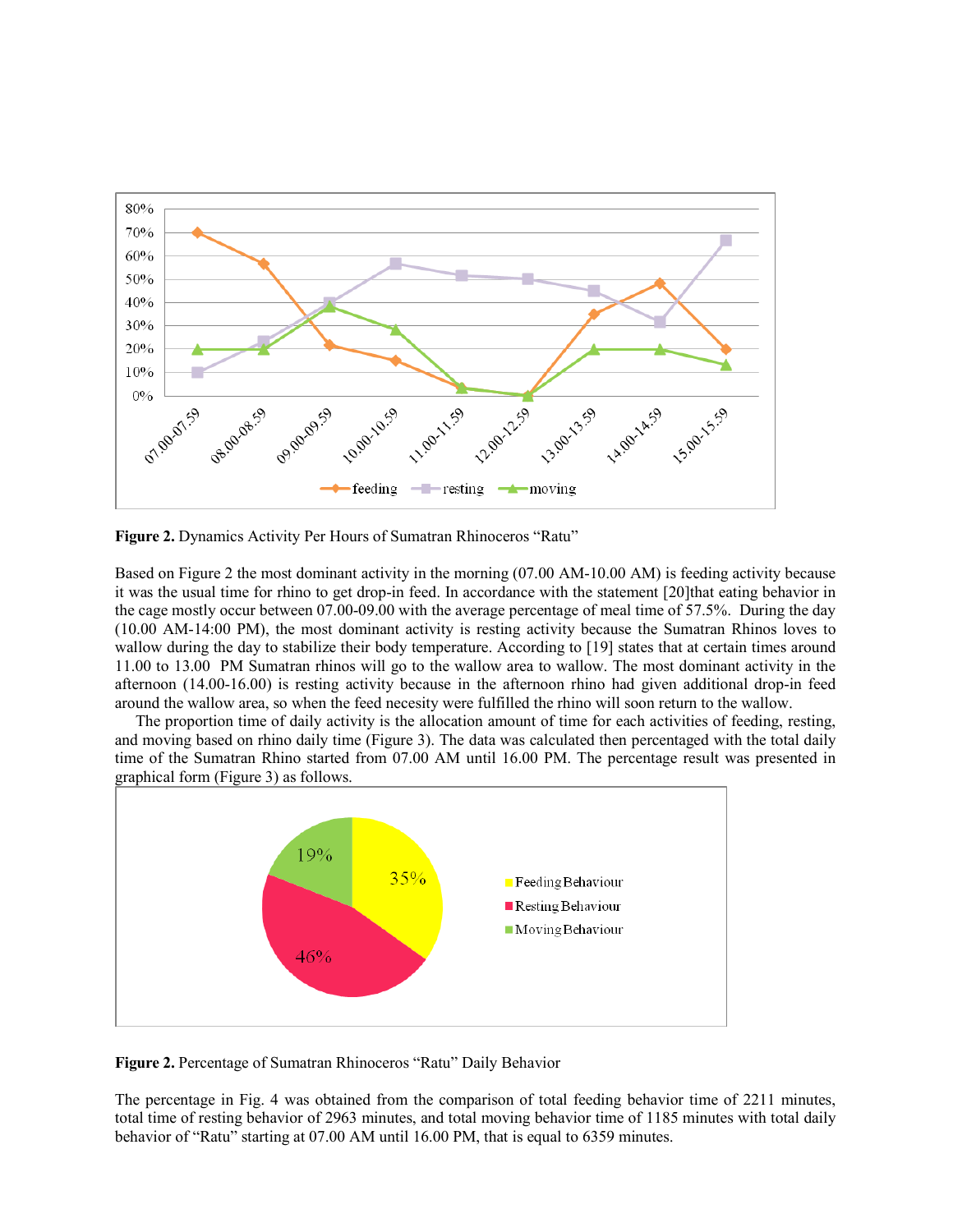## 3.2 Discussion

The sumatran rhino has a different behavioral pattern compared to the other animal species. Based on research "Ratu" spent 35% of her total daily time for feeding behavior. The Sumatran rhino is basically a nocturnal animal so its feeding activity is more active at night [20]. The feeding behavior of the Sumatran Rhino in SRS were divided into drop-in feeding behavior and natural feeding behavior. Drop-in feeding was done twice a day in the morning (07.00-09.00 AM) and afternoon (13.30-14.30 PM). According to [21], rhinos get food by destroying, biting, and bending the tree feed with its horn, teeth, and legs. Sumatran rhino drop-in feeding behavior begins by walking to the source of feed, sniffing and snorting, then eating by biting the feed that has been provided.

Sumatran rhino is a natural browser animal. As long as the feed needs fulfilled, the sumatran rhinoceros will stay for quite long time. The Sumatran rhino natural feeding behavior was by push the trunk of the feed tree and then step on the tree until it collapses to obtain the feed, sticking out its mouth and pulling the hanging roots off. Rhino also feeds nursling by twist or bite the plant stems to pick the leaves. When the sumatran rhinoceros full, they will immediately lookin for a place to rest, either for wallowing or lying down.

Ratu spent 46% of her total daily time (07.00-16.00 WIB) to do resting behavior. The resting behavior of the Sumatran Rhino in the SRS were divided into wallowing, standing still, sleeping, and lying down. Rhino resting behavior not always did by lying down, but also done while standing with head drooping down [19]. At summer, the sumatran rhinoceros preferred to wallowing and lying down underneath the trees, bamboos, or open forest. The Sumatran rhino lies down or sleeps with one or both legs stretching forward and lying down on the ground. Sumatran rhinoceros like to wallow to cover their body with mud. Their wallowing area can be found at the area with a flat land with 2-3 meters lenght. Sumatran rhinoceros also like to bath and wash their body with water to mantain the skin moisture. The sumatran rhinocerus used to wallow once or twice a day for 2-3 hours [19]. The wallow spot of sumatran rhinoceros usually located at cool and hidden area [22].

The sumatran rhinoceros was a soliter animal. It is hardly possible that two rhino would walked together in same path, unless when the mother taking care of its baby and also when the male come to the female for breeding [23]. Sumatran rhinoceros used 19% of total daily time to do moving behavior. The moving behavior of sumatran rhinoceros in SRS were divided into walking by stepping, running or jumping. The Sumatran rhino moves very slowly but remains alert to the surrounding circumstances. The rhinos will run or jump when they are disturbed or startled. The sumatran rhinoceros reguraly will followed the same path, especially the path near the wallow area. The moving behavior of every wildlife basically was influenced by two factors which were the factor that stimulate rhino to complied their physiology or hungry and thrist feelings [3]. Every animal will move to find their food and drink or for breeding [21]. The movement of sumatran rhinoceros was also affected by weather condition. At the rainy season, the river in the mountains will drain off to the lowland area, the sumatran rhinoceros will leave the inundated area and look for the hills to made the puddles for wallow spot [20].

It can be concluded that based on this research, the feeding behavior mostly occured at morning (AM) and the resting behavior mostly occured at noon (PM). The moving behavior was constantly occured during feeding and a moment to resting behavior.

#### 4. References

- [1] Candra D, Radcliffe R W, Khan M, Tsu I H and Paglia D E 2012 Browse diversity and iron loading in captive sumatran rhinoceroses (Dicerorhinus sumatrensis): a comparison of sanctuary and zoological populations J.of Zoo and Wildlife Medicine. 43 (3) 66-73
- [2] Zafir AWA, Payne J, Mohamed A, Law C F, Sharma D S K, Amirtharaj R A, Williams C, Nathan S, Ramono W S and Clements G R 2011 Now or never : what will it take to save the sumatran rhinoceros Dicerorhinus sumatrensis from extinction?  $J. Oryx$  45 (2) 225 – 233